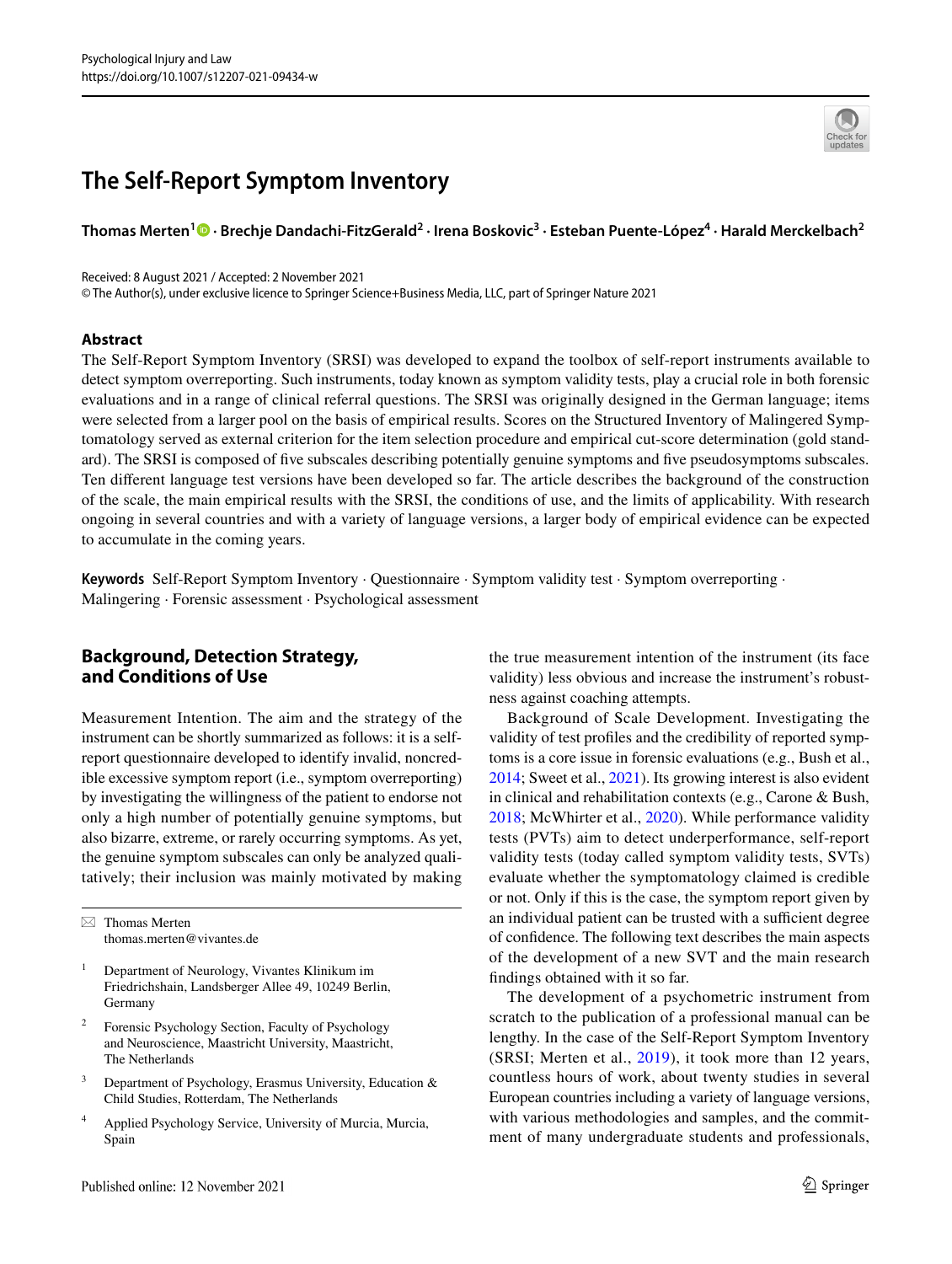The history of the scale construction reaches back to 2006 when two psychologists and a psychiatrist analyzed a sample of neuropsychiatric civil forensic cases available from a private practice in southern Germany. For 198 claimants, results on the Structured Inventory of Malingered Symptomatology (SIMS; Widows & Smith, [2005](#page-9-0)) were available. The number of protocols allowed for an item-wise analysis of the German language version of the SIMS (Cima et al., [2003\)](#page-7-2). For a number of items, the basic quality markers, such as item-total correlations, turned out to be insufficient in that sample (Merten et al., [2007](#page-8-3)). Moreover, the intercorrelations between the fve SIMS subscales appeared to be low. This was a worrisome observation, given that (1) they were summed up to a total score and (2) a separate analysis of the subscales is recommended only for subsequent qualitative analyses (Smith & Burger, [1997](#page-8-4)). Among the subscale intercorrelations, the lowest one was only 0.17 (between Afective Disorders and Low Intelligence).

One consideration relevant for understanding those results was the nature of the sample (as is always the case with classical test theory analyses). Participants' referral background was neuropsychiatric forensic assessment in the context of civil and social law claims, rather than criminal forensic evaluations. Among the claimants, many presented a history of soft psychopathology (such as dysthymia, chronic fatigue, somatoform pain disorder, or adjustment disorder). Hence, reports of more extreme forms of psychopathology, such as amnesia, intellectual disability, delusions, or other psychotic symptoms, were rare in this population. Thus, the civil forensic context and the sort of self-reported symptoms typically found in such a setting were deemed to be another factor that potentially limited the power of the SIMS. What was missing from an instrument to be used with such a target population was a spectrum of symptoms encompassing domains such as pain, anxiety, fatigue, and milder cognitive impairment (beyond hardcore presentations as amnesia or intellectual disability).

These considerations set the stage for the idea of developing a new instrument targeted at measuring overreporting in both non-criminal forensic and clinical settings, with predominantly soft psychopathological symptom claims by patients. Item selection was planned to be based on a strictly empirical procedure because, through numerous previous test analyses of the frst author (e.g., Merten, [2006\)](#page-8-5) and the classical test development literature (e.g., Anstey, [1966](#page-7-3); Helmstadter, [1966](#page-8-6)), it is well known that neither face validity nor expert opinion can reliably predict whether an individual item passes the test of psychometric validity. For item analysis, methods of classical test theory were employed because the authors assumed that distorted presentation of illness in general and symptom overreporting in particular were *not* unidimensional constructs, but rather presented in real-world situations in multiple facets.

Further Ad hoc Considerations for Scale Construction. The two main approaches in questionnaire-based symptom validity assessment are the following: (1) The compilation of a list of multiple symptoms each of which occurs with a non-negligible frequency in patients with psychological problems. If the number of endorsed symptoms exceeds an empirically established limit, this makes the presence of such a heavy and overgeneralized symptom burden unlikely and not credible. An example of a scale following this approach is the Fake Bad Scale of the MMPI family (FBS; Lees-Haley et al., [1991](#page-8-7)), also called the Symptom Validity Scale. To illustrate this, typical items of this kind might be as follows: *I fnd it hard to keep concentrated on a given task,* or *I have a great deal of headaches.*[1](#page-1-0) (2) The compilation of a list of bizarre, atypical, extreme, or rarely occurring symptoms that seemingly belong to existing symptom domains. Good examples of this approach are provided by many items of the SIMS (with the exception of the Afective Disorder subscale). The construction of the pseudosymptoms subscales of the SRSI also followed this approach. To give an example, an item of the extreme type would be as follows: *On a scale from 0 (no headache) to 10 (maximum headache), it is at "10" almost all the time.* (3) Some tests like the M test (Beaber et al., [1985](#page-7-4)) combine both approaches.

Simple language to keep educational requirements for respondents low was another important consideration for SRSI item construction. This included easy-to-understand syntax, avoidance of negatively formulated items (to avoid problems with double negations), and avoidance of conditional sentence structures. A further consideration had to do with one of the main problems identifed by many users of the SIMS and some other validity measures: Often, these measures are readily identifiable as instruments for the detection of false symptom claims. This was why we opted for disguising the measurement intention by mixing potentially genuine symptoms with pseudosymptoms.

Resulting Scale Structure. Starting from an ad hoc scale structure of the SRSI (Table [1\)](#page-2-0), three forensic experts compiled, on a rational basis, an initial collection of potential items for each genuine symptom and pseudosymptom domain. The details of the subsequent item selection procedure were described by Merten et al. ([2016\)](#page-8-8). The empirical item selection procedure was based on the participants' group membership depending on their SIMS scores. The

<span id="page-1-0"></span><sup>1</sup> Both for copyright issues and for test security, the FBS and SRSI items formulated in this paragraph are not real, but made-up items to illustrate their nature.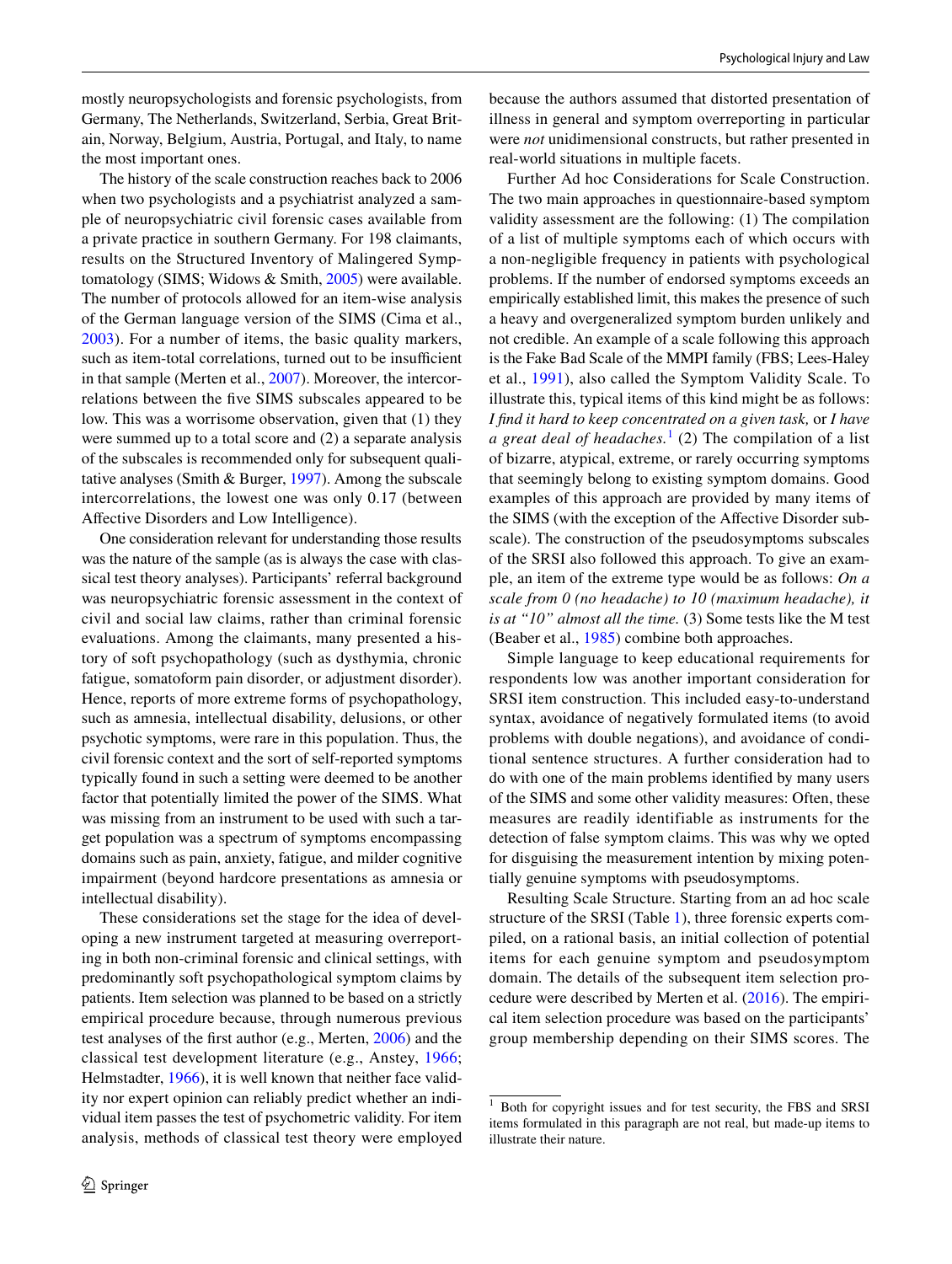<span id="page-2-0"></span>

|  |  |  | Table 1 Ad hoc Scale Structure of the Self-Report Symptom Inventory (SRSI) |  |
|--|--|--|----------------------------------------------------------------------------|--|
|--|--|--|----------------------------------------------------------------------------|--|

| Domain                                                          | Scale                                                | Preliminary version | Final version |
|-----------------------------------------------------------------|------------------------------------------------------|---------------------|---------------|
| Potentially genuine symptoms                                    | Cognitive Symptoms                                   | 15 items            | 10 items      |
|                                                                 | Depressive Symptoms                                  | 15 items            | 10 items      |
|                                                                 | Pain Symptoms                                        | 15 items            | 10 items      |
|                                                                 | Nonspecific Somatic Symptoms                         | 15 items            | 10 items      |
|                                                                 | Anxiety Symptoms (including PTSD)                    | 15 items            | 10 items      |
| Subtotal                                                        | <b>Total Genuine Symptoms</b>                        | 75 items            | 50 items      |
| Pseudosymptoms                                                  | Cognitive Pseudosymptoms                             | 15 items            | 10 items      |
|                                                                 | Neurological: Motor Pseudosymptoms                   | 15 items            | 10 items      |
|                                                                 | Neurological: Sensory Pseudosymptoms                 | 15 items            | 10 items      |
|                                                                 | Pain Pseudosymptoms                                  | 15 items            | 10 items      |
|                                                                 | Mental Pseudosymptoms (Anxiety, Depression,<br>PTSD) | 15 items            | 10 items      |
| Subtotal                                                        | <b>Total Pseudosymptoms</b>                          | 75 items            | 50 items      |
| A priori cooperativeness (warming up)                           | 2 items                                              | 2 items             |               |
| Additional consistency check                                    | 5 items                                              | 5 items             |               |
| Embedded index: Ratio Pseudosymptom Score/Genuine Symptom Score |                                                      |                     |               |
| Total item number                                               | 157 items                                            | 107 items           |               |

Modifed from Merten et al. [\(2016](#page-8-8))

PTSD Post Traumatic Stress Disorder

subscales were not intended to constitute independent, distinct or, mathematically speaking, orthogonal dimensions.

Conditions of Use. The questionnaire was constructed and validated as a paper-and-pencil measure, with no evidence so far on what possible efects the computerized or Internet-based administration might have. The paper-andpencil version is the standard of use for the questionnaire and the application of empirically derived cut scores. Whenever another presentation mode or another answer format is used, this should be made explicit, including potential interpretation problems of results.

The questionnaire should only be given to people who master the given language approximately at the level of native speakers with at least lower secondary formal school education. This usually also applies to bilingual or multilingual people who obtained formal schooling in the language in question. The results obtained from people with lower degrees of language proficiency are potentially contaminated to an unknown degree. Such distorting efects on questionnaire results are often underestimated or neglected; foreign speakers of a language may be able to communicate fuently, but, at the same time, they may not be able to understand colloquial expressions, more subtle meanings, or fne nuances that may be central to the item content and that native speakers usually understand without difficulties. This problem may be of the utmost importance for symptom validity items to work as intended (Lilienfeld et al., [2013](#page-8-9); Nijdam-Jones & Rosenfeld, [2017;](#page-8-10) but see also van der Heide et al., [2017\)](#page-8-11).

The questionnaire should be given in a quiet atmosphere in the presence of the examiner or another qualifed person so that potential problems can be solved immediately (as prescribed, in more details, in the test manual, Merten et al., [2019](#page-8-2)). Although some examiners (as known from Germany) continue to deliver questionnaires by mail to forensic patients to answer at home, this is a harsh violation of both the conditions of use and test security. Potentially highly contaminated results will be obtained. The examiner is responsible for the absence or non-interference of any third party during questionnaire responding. This is also a point of potential contamination if questionnaires are responded through the Internet or other remote-assessment devices.

Total and Subscale Score Interpretation. Up until now, the only scale score for which empirically developed cut scores are available, is the sum total of endorsed pseudosymptoms. The manual (Merten et al., [2019](#page-8-2)) contains numerous data on the results of potentially genuine symptoms and on the symptoms and pseudosymptoms subscales. They may be used for interpreting the individual test results as compared to reference data. Meanwhile, there are no cut scores for individual pseudosymptoms subscales. Therefore, cutoffbased decision-making is not possible on the level of the single subscales.

The original concept underlying the SRSI construction, the item selection, the empirical cutoff optimization, and empirical results so far were centered on detecting people who overgeneralize symptom claims across diferent domains. Many patients with noncredible symptom claims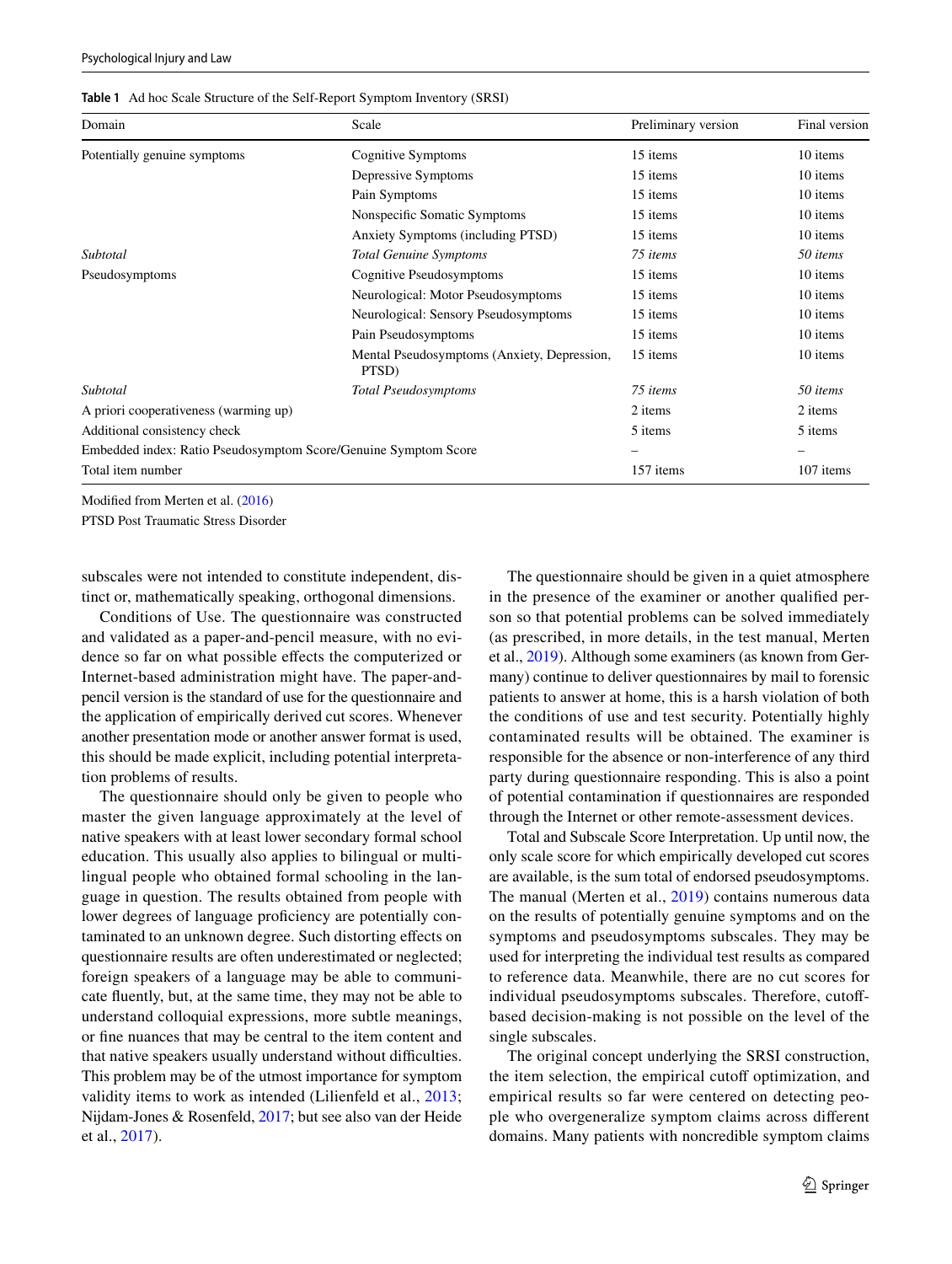As a consequence, individual subscale item sets should not be given in isolation or be implemented into other scales or instruments, with the exception of special research questions where this might be of interest (e.g., Boskovic et al., [2019\)](#page-7-5). This limitation also applies to the pain symptoms and the pain pseudosymptoms subscales. Up until now, it is not clear how the SRSI performs with patients who grossly exaggerate pain, but do not extend unjustifed symptom claims to other domains (of soft psychopathology). Germane to this is a study by Boskovic et al. ([2020](#page-7-6)) relying on instructed malingerers, which found a relatively modest detection rate (of only 48%) in students who were instructed to simulate selectively pain complaints ostensibly caused by a motor vehicle accident. At the same time, one may argue that those 48% constituted a *relatively* high hit rate considering that  $(1)$  the scenario was very selective inasmuch as participants were asked to pretend sufering only from pain, not from other health complaints, and (2) the SRSI is a measure of overreporting working best when symptom claims are overgeneralized over diferent symptom domains.

Foreign Language Adaptations. The preliminary 157-item questionnaire version was exclusively available in German. Soon after the empirically based item selection and construction of the fnal version, the frst versions in foreign language were developed. They were based on a multiple-step procedure of translation, back-translation, and fne-tuning of unclear items. For some languages, professional translators were employed. One of the frst foreign-language versions was the French version (Geurten et al., [2018](#page-7-7)). Giger and Merten ([2019\)](#page-8-12) performed a study with Swiss bilingual participants investigating the equivalence of the German and French SRSI versions, with very encouraging results. Recently, similar results have been obtained in an equivalence study that compared the German and Dutch SRSI versions (Pienkohs, [2021\)](#page-8-13). The ten languages for which SRSI versions were developed so far are German, Dutch, French, Norwegian, English, Russian, Portuguese, Italian, Serbian, and Spanish.

## **Convergent and Incremental Validity**

The construction strategy of the SRSI followed, in some important points, the one known from the SIMS (except for the Afective Symptoms subscale of the latter), and the empirical selection of items was based on SIMS total scores of a group of 239 respondents who were given the preliminary test version. As a consequence, high correlations with SIMS scores were expected (and fnally obtained) both for the preliminary and for the fnal version of the SRSI.

The preliminary 157-item version was tested with a mixed sample  $(N=239)$  of participants from different studies and referral backgrounds (mostly independent medical examinations [IME] and experimental analogue studies). SRSI pseudosymptom endorsement correlated at 0.81 with the SIMS total scores, and at 0.62 with the scores on the MMPI-2 Fake Bad Scale (Lees-Haley et al., [1991\)](#page-8-7).

Giger and Merten ([2013](#page-8-14)) collected data on the preliminary SRSI version as well as on six more SVTs and PVTs in a demographically representative population sample of 100 German-speaking Swiss adults from 18 to 60 years old. They found a very low rate of positives on all validity measures. The average number of endorsed SRSI pseudosymptoms was  $2.0$  (*SD* = 0.7).

After empirical item selection and construction of the fnal 107-item test version, sixteen more studies were conducted with the SRSI before the publication of the comprehensive test manual (Merten et al., [2019\)](#page-8-2). They encompassed a variety of designs, sample characteristics, and comparison instruments. Next to healthy participants instructed to answer honestly, IME patients, analogue malingerers (with a variety of diferent scenarios, symptom information, and warning conditions), clinical patients, and sentenced prison inmates were studied with the SRSI.

At an intermediate stage of test construction, a combined sample of 520 participants from diferent studies was analyzed. For three studies, SIMS scores were available. SRSI pseudosymptoms endorsement correlated at 0.82 with total SIMS scores  $(n=367)$ . Depending on the SRSI cut score employed for classifcation (see below), a good concordance with SIMS classifcation was observed (with phi scores ranging from 0.53 to 0.68).

For three studies, data gathered with diferent PVTs were available at that stage, such as the Amsterdam Short-Term Memory Test (ASTM; Schmand & Lindeboom, [2005](#page-8-15)), the Malingering Scale (MgS; Schretlen et al., [1992](#page-8-16)), and the Word Memory Test (WMT; Green, [2003](#page-8-17)). Correlations of these PVTs with SRSI pseudosymptom endorsement were in the small to medium size range. For example, for a group of neuropsychiatric IME patients (*n*=207), SRSI pseudosymptoms and Word Memory Test performance correlated at−0.45 (the negative sign indicates a positive correlation between underperformance and overreporting).

Symptom and performance validity measures refer to conceptually related, but diferent constructs (overreporting and underperformance, respectively), with the common denominator of both allowing determinations about the validity of test results (in self-report scales and performance tests, respectively). This has repeatedly been shown by a number of studies (e.g., factor analyses by Egeland et al., [2015](#page-7-8); Ord et al., [2021;](#page-8-18) van Dyke et al., [2013\)](#page-8-19). However, it is well known that failure in one validity domain does not necessarily invalidate data in the other domain. For data from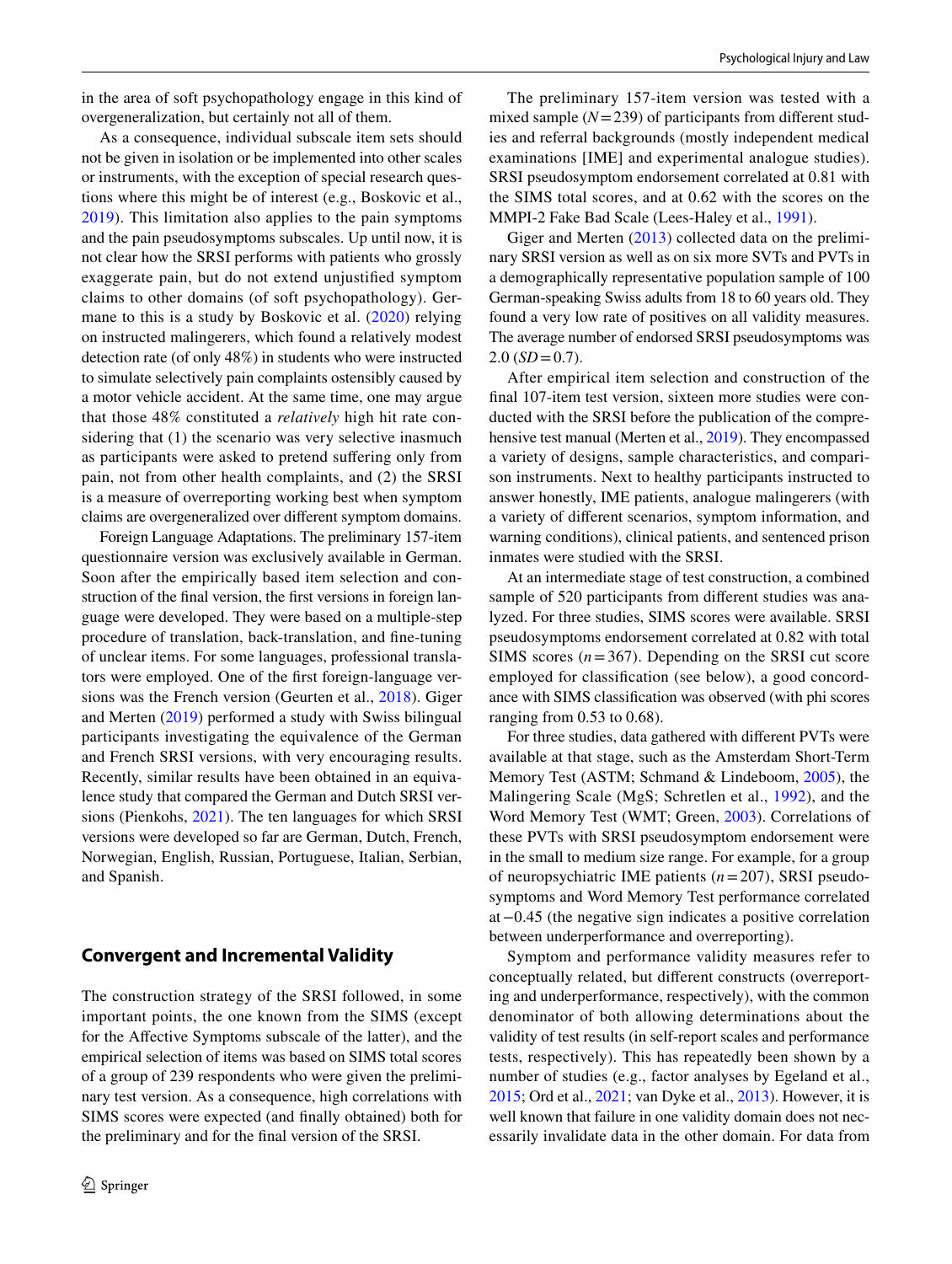another study, an experimental simulator study performed by Reece [\(2017](#page-8-20)) in Britain, the SRSI manual (Merten et al., [2019](#page-8-2)) reports correlations between SRSI pseudosymptom endorsement and Test of Memory Malingering scores (TOMM; Tombaugh, [1996\)](#page-8-21) of−0.78 and−0.81 (second and third TOMM trials, respectively), and between SRSI pseudosymptoms and WMT of−0.79 and−0.83 (WMT Immediate and Delayed Recognition, respectively). However, these high correlations were largely due to signifcant SVT/PVT associations within the subgroup of experimental simulators  $(N=30)$  while they were missing in the control group  $(N=30)$ . The combination of both groups increased the size of the correlation due to a considerably larger variance in the combined group  $(N=60)$ . This demonstrates how much empirical results on the relationship between SVT and PVT measures appear to depend on the samples on which analyses are based.

Stevens (in Merten et al., [2019](#page-8-2)) investigated correlations with MMPI-2-RF (Ben-Porath & Tellegen, [2008\)](#page-7-9) validity scales in a sample of 50 IME patients. He found a substantial correlation with the  $F-r$  score ( $r=0.81$ ), followed by the Response Bias Scale  $(r=0.73)$ ,  $Fs$   $(r=0.68)$ , and the Fake Bad Scale  $(r=0.55)$ .

Among the studies published after the completion of the test manual, two of them investigated the convergent validity of the SRSI with inpatients of a psychosomatic rehabilitation clinic, mostly patients diagnosed with mental disorders of the soft psychopathology range. This patient population fully meets the criteria of the instrument's primary target group. In the frst study (Merten et al., [2020](#page-8-22)), complete protocols were available for 537 patients. A correlation of 0.73 was found between their total SRSI pseudosymptoms scores and SIMS total scores. Moreover, excessive reports of depressive symptoms, as refected by Beck Depression Inventory-II (BDI-II; Beck et al., [1996](#page-7-10)) total scores over 40 were associated with a higher probability of being classifed as overreporting on the SRSI and/or the SIMS. In a subsequent sample of 147 patients from the same clinic, Kaminski et al. ([2020\)](#page-8-23) found a correlation between SRSI pseudosymptoms and SIMS total scores of 0.72. Moreover, the number of endorsed SRSI pseudosymptoms correlated strongly  $(r=0.82)$  with the total scores of a newly developed German-language SVT (Beschwerdenvalidierungstest, BEVA; Walter et al., [2016\)](#page-9-1).

However, up until now, no study has explicitly focused on incremental validity of the SRSI. Arguably, given the close relationship between the two instruments, no (or, at most, only a subtle) incremental validity is expected between SRSI and SIMS scores. This might not be the case with SVTs that resort to diferent approaches, such as some of the validity scales of the MMPI family or the Inventory of Problems–29 (IOP-29; Viglione et al., [2017;](#page-9-2) Viglione & Giromini, [2020\)](#page-9-3). With regard to the risk of false-positive

classifcations, results obtained in memory clinic patients (Czornik et al., [2021](#page-7-11); Lehrner, in Merten et al., [2019\)](#page-8-2) suggest that the SRSI pseudosymptoms scale is more robust against the presence of genuine cognitive impairment than the SIMS.

# **Cut Scores and Hit Rates**

As mentioned above, an analysis of the fnal 107-item SRSI was performed with a pooled sample of 520 participants from seven diferent studies, combining data from honestly responding controls, forensic inpatients, experimental malingerers, and IME patients (Merten et al., [2016](#page-8-8), [2019\)](#page-8-2). For 367 participants, SIMS results were available. A receiver operating curve (ROC) analysis was performed on the pseudosymptoms scores, using the SIMS as the gold standard and a SIMS cut score of 16 as recommended for most European versions of that instrument (van Impelen et al., [2014\)](#page-9-4).

Seventy-six (21%) of the 367 SIMS protocols were positive indicating probable overreporting or invalid, noncredible symptom claims. The ROC analysis of the SRSI pseudosymptom scores yielded an area under the curve (AUC) of 0.931 (standard error of measurement: 0.015; 95% confdence interval: 0.901–0.961). According to commonly used standards, this refected a highly accurate classifcation.

The manual and Merten et al. ([2016](#page-8-8)) give more detailed information about possible cut scores and the corresponding sensitivity and specifcity estimates, as well as about positive and negative predictive values for a variety of base rates of overreporting. For practical use, two diferent cut score were recommended, one for screening purposes, with a maximum of 10% false positives, and a standard cut score at which less than 5% false positives are to be expected. More information can be retrieved from Table [2.](#page-5-0) Two additional cut scores were discussed: (1) A liberal cut score where sensitivity is very high (0.90), but which should only be used for special research questions. In one study, Stevens et al. ([2018\)](#page-8-24) used a cut score of>5 pseudosymptoms. (2) A very rigorous cut score for which the specificity is set at 0.99 so the risk of false-positive results is expected to be as low as 1%.

These two special cut scores should not be used for routine clinical or forensic decision making because of a high probability of false-positive and false-negative decisions, respectively; these are risk potentials that can rarely be justifed in routine assessment contexts. Table [3](#page-5-1) presents a tentative interpretation guideline that integrates diferent cut scores and diferent degrees of diagnostic certainty.

For the additional index ratio (endorsed pseudosymptoms/endorsed genuine symptoms), a separate ROC analysis was performed (Merten et al., [2019\)](#page-8-2). It yielded an AUC of 0.876 (standard error of measurement: 0.020; 95% confidence interval: 0.837–0.911). Following conventional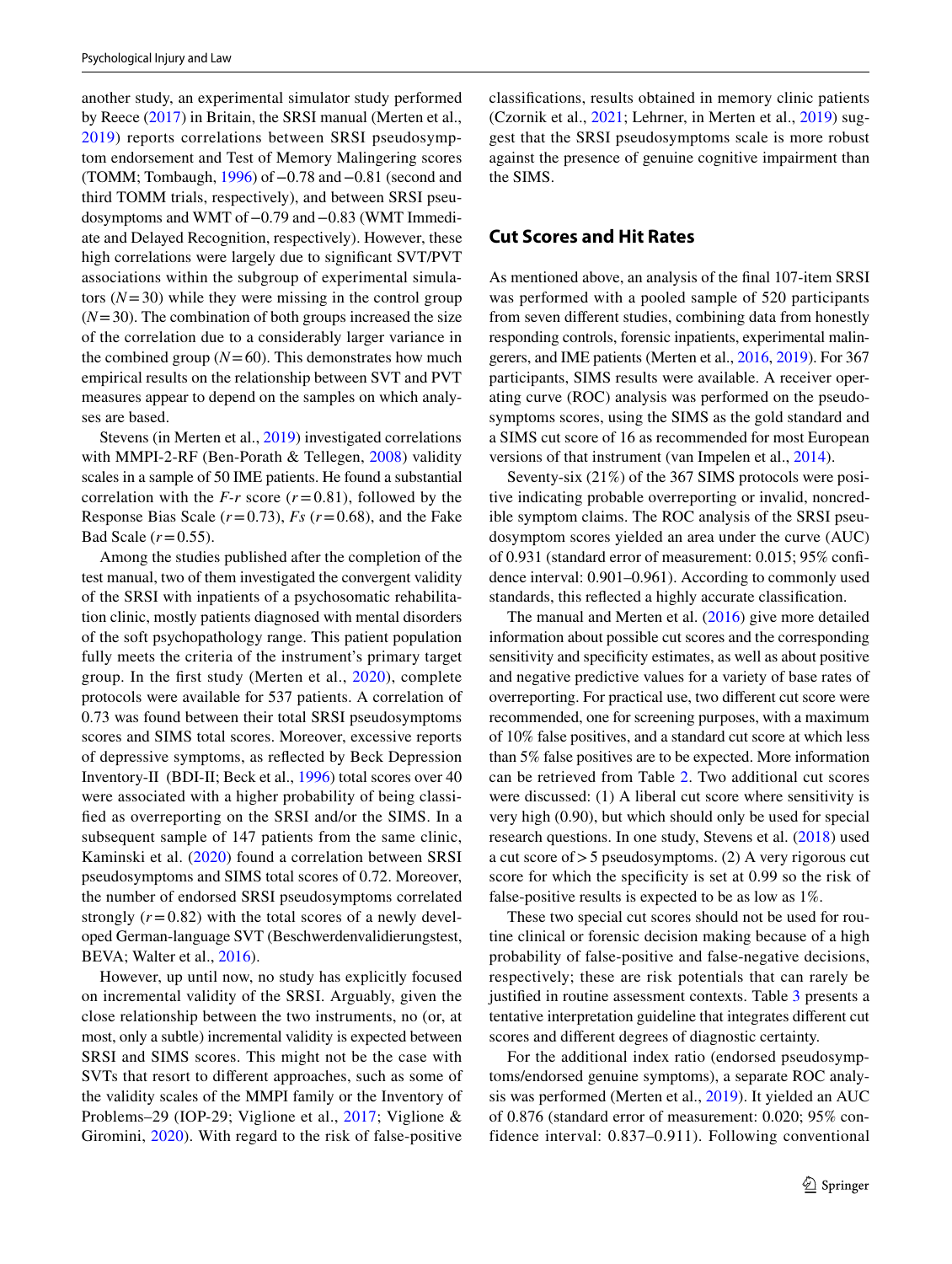<span id="page-5-0"></span>**Table 2** Diagnostic statistics at two cut scores proposed for routine use (screening and standard) and additional cut scores

| Cut score                     | Set at                                                                        | Sensitivity | Specificity | Likelihood ratio |
|-------------------------------|-------------------------------------------------------------------------------|-------------|-------------|------------------|
| Pseudosymptom Endorsement     |                                                                               |             |             |                  |
| Liberal (high<br>sensitivity) | >4 endorsed pseudosymptoms                                                    | 0.90        | 0.83        | 5.20             |
| Screening                     | $> 6$ endorsed pseudosymptoms                                                 | 0.83        | 0.91        | 9.31             |
| Standard                      | >9 endorsed pseudosymptoms                                                    | 0.62        | 0.96        | 13.73            |
| Rigorous                      | $> 15$ endorsed pseudosymptoms                                                | 0.33        | 0.99        | 28.90            |
|                               | Ratio (number of endorsed pseudosymptoms/number of endorsed genuine symptoms) |             |             |                  |
| Screening                     | > 0.288                                                                       | .59         | .90         | 6.17             |

standards, this AUC value would also be considered high. However, this index is mathematically dependent on the primary variable, the number of endorsed pseudosymptoms. Therefore, it was conceived as an auxiliary variable only and a cut score was only proposed at screening level (Table [2](#page-5-0)).

## **Strengths and Weaknesses**

The SRSI was developed primarily to detect noncredible symptom endorsement (overreporting) in forensic and clinical patients presenting symptomatology from a spectrum of what may be called "soft" psychopathology (Plomin, [1986\)](#page-8-25), in contrast to the presentation of psychotic, confusional, amnestic, dementia-like symptoms, or intellectual disability. Thus, it may add to the toolbox of forensic and clinical psychologists, particularly in German-speaking countries and some other non-English-speaking countries where there is a notable lack of freestanding SVTs with a well-established database. More recently, both the BEVA (Walter et al., [2016\)](#page-9-1) and the IOP-29 (Viglione & Giromini, [2020;](#page-9-3) Viglione et al., [2017](#page-9-2)) also became available in Germany, to narrow the gap. Even in the case where there will be no incremental validity between pairs of these measures, it will be important to have a sufficiently high number of SVTs available, especially to counterbalance the efects of coaching and retesting. Results from a coaching study indicate that the SRSI appears to be as little immune against the effects of more subtle coaching procedures as is the case with the SIMS (Merten et al., [2010](#page-8-26), [2019](#page-8-2)), whereas the MMPI-2 Fake Bad Scale showed no effects of coaching.

Current trends in SVT development seem to indicate that there is a need for freestanding validity scales outside the more time-consuming inventories with embedded validity scales. The latter encompass the Minnesota Multiphasic Personality Inventory (MMPI) family (e.g., Butcher et al., [1989](#page-7-12)), the Personality Assessment Inventory (Morey, [2007](#page-8-27)), and the Millon Clinical Multitaxial Inventory (e.g., Millon, [1987](#page-8-28)). These inventories and their embedded validity scales are in common use in the USA and a number of Englishspeaking countries, but this research has had little detectable impact on symptom validity research in other languages. For many practitioners and in many referral contexts, a welldeveloped validity test that usually takes no more than ten minutes to apply appears to be an attractive option.

Conceptually, the SRSI can best be seen as a psychometric relative of the SIMS. Still, the SRSI pseudosymptoms

<span id="page-5-1"></span>**Table 3** Tentative interpretation guideline for diferent scores of pseudosymptom endorsement

| Number of endorsed pseudosymptoms         | Interpretation                                                                                                                                                                                                                                                                                                                                                                                                                                     |
|-------------------------------------------|----------------------------------------------------------------------------------------------------------------------------------------------------------------------------------------------------------------------------------------------------------------------------------------------------------------------------------------------------------------------------------------------------------------------------------------------------|
| 4 or less                                 | From the questionnaire results, no evidence can be obtained to assume symptom overreporting                                                                                                                                                                                                                                                                                                                                                        |
| 5 or 6 (failing the liberal cut score)    | Area of uncertainty. Symptom overreporting is a distinct possibility, but cannot be established with<br>sufficient confidence. The endorsement pattern is compatible with mild forms of overreporting.<br>Consult ratio in such cases: a low ratio score (up to 0.288) would rather speak against overreporting<br>(possibly indicating a false positive), a high ratio $(>0.288)$ would rather support the hypothesis of<br>symptom overreporting |
| 7 to 9 (failing the screening cut score)  | Elevated probability of significant symptom overreporting. Further assessment is required (note that<br>false-positive rate is up to 10% with this cut score). In cases of convergent lines of evidence, a posi-<br>tive SRSI score at screening level (but not at the standard cut point) can be strongly supportive of<br>symptom overreporting                                                                                                  |
| 10 to 15 (failing the standard cut score) | Substantially elevated probability of significant symptom overreporting. False-positive results can be<br>expected to occur in less than 5% of the cases                                                                                                                                                                                                                                                                                           |
| $> 15$ (failing the rigorous cut score)   | Very strong evidence of symptom overreporting. The probability of false-negative classifications is<br>very low $(< 1\%)$                                                                                                                                                                                                                                                                                                                          |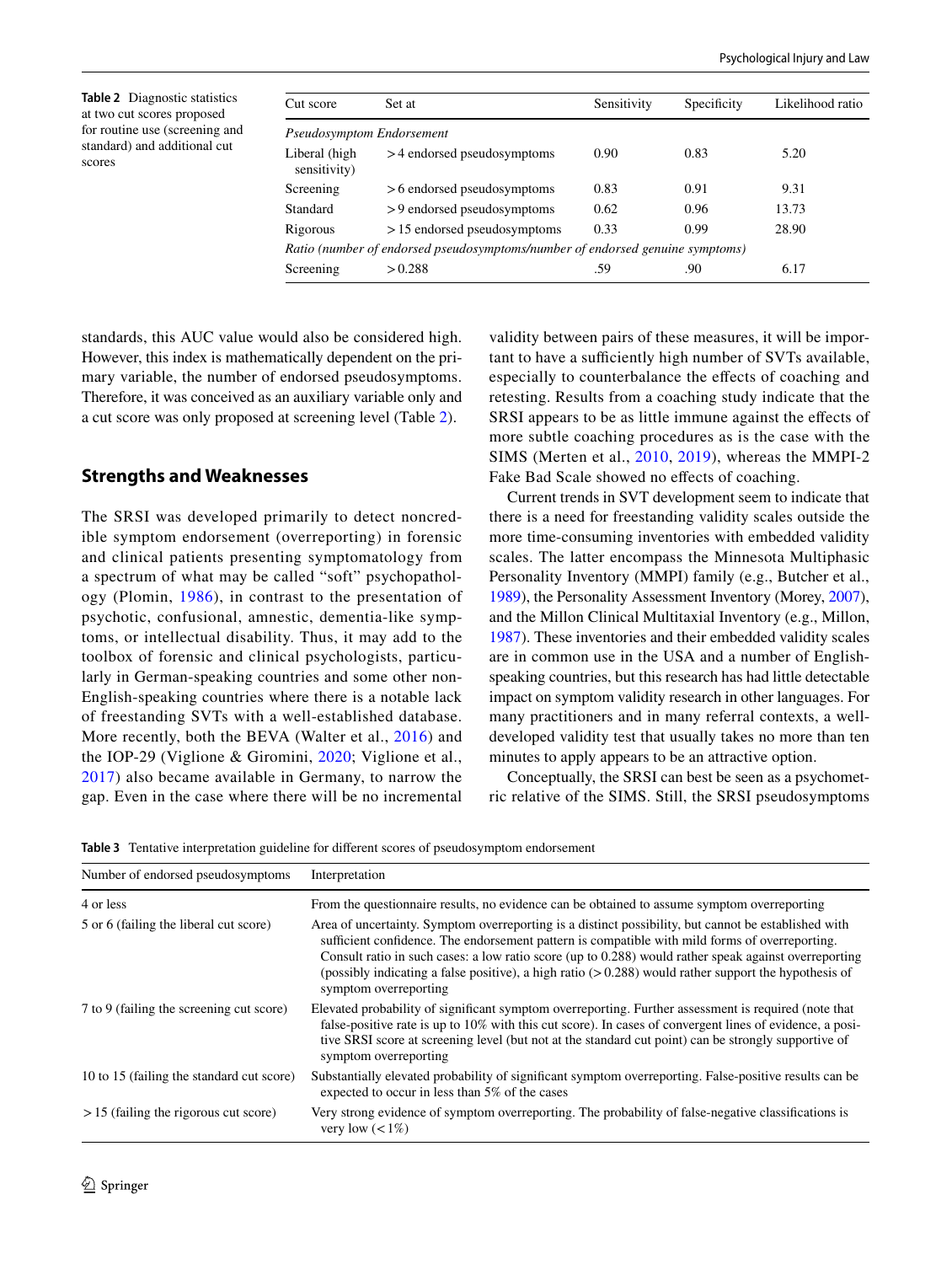appear to be more robust against the efects of genuine cognitive impairment in respondents (Czornik et al., [2021;](#page-7-11) see also van Helvoort et al., [2019](#page-9-5)) than the SIMS (van Impelen et al., [2014\)](#page-9-4). We assume that this robustness has to do with the systematic way in which the SRSI items were phrased and selected (i.e., the empirically based item analysis and attempts to resort to simple item structure while avoiding any ambiguities, double negation, etc.). Nevertheless, it remains to be seen to what extent the presence of true mental disorders facilitates false positive results on the SRSI. Methodologically, addressing this research question is a great challenge if only because of the difficulty to recruit unequivocal bona fde patient samples in typical mentalhealth settings, that is, groups of patients who refrain from any form of symptom exaggeration or symptom distortion (e.g., Dandachi-FitzGerald et al., [2011](#page-7-13); Merten et al., [2020](#page-8-22)). What can be said with some confdence is that relatively well-functioning rehabilitation patients with soft psychopathology often fail on instruments like the SRSI, the SIMS, or the BEVA (e.g., Göbber et al., [2012;](#page-8-29) Kaminski et al., [2020](#page-8-23); Merten et al., [2020\)](#page-8-22). However, it is mostly difficult (if not impossible) to tell apart what is the percentage of false and of true positives among them. In this respect, a study by van Helvoort et al. ([2019](#page-9-5)) seems to be worth a note. The authors investigated a highly selective sample of 40 forensic mental inpatients, taking special care not to include patients who might present a motive for symptom overreporting. Of the 40 patients, only two scored above the screening cutof on the SRSI pseudosymptoms scale, and none scored positive when the more rigorous standard cut score was applied. This indicated that it was not mental health problems that produced high scores on SRSI pseudosymptoms report, but other aspects of response behavior (motivation, cooperation, honesty, possible hidden agendas, primary or secondary gain expectations, etc.).

The limitations of the research base on which the SRSI currently rests warrant some comments. One is that the SRSI has been largely validated against the SIMS as a "gold standard." Meanwhile, the primary reason for developing the SRSI was the imperfection and suboptimal performance of the SIMS, particularly in certain settings. Consequently, what is needed are more studies that validate the SRSI using diferent standards than the SIMS.

The instrument in its current form, and with the current decision rules, will regularly fail to detect noncredible complaints that are limited to one symptom domain, even more when complaints are limited to only one symptom or a narrow range of related symptoms. It will also fail to detect feigned symptoms outside the domains covered by the pseudosymptoms subscales (e.g., feigned fu symptoms; *cf*. Cheng, [2013](#page-7-14)).

Another obvious limitation of the SRSI is that the genuine symptom scales have limited diagnostic value so far. Research activities have mostly focused on the central pseudosymptoms scales; however, with a sufficient base of reference data, the instrument could also be used for evaluating the extent of genuine symptoms. Also, the additional index ratio warrants a more detailed analysis.

Still another weakness of the SRSI is that it remains to be coachable. With sufficient sophistication on the side of the claimant and/or a high-level, expertise-like coaching, a pseudopatient fabricating symptomatology may, of course, remain undetected by the instrument. On a positive note, encouraging results can be retrieved from a recent study by Boskovic et al. [\(2021](#page-7-15)) who asked psychology students (i.e., future experts) to rate the items of the English language SRSI on prevalence and plausibility. Many of the future experts did not detect the bogus character of the bizarre and implausible pseudosymptoms. (Although this very same inability of many professionals to accurately distinguish between genuine and fabricated or grossly exaggerated symptom claims is one of the core issues in validity assessment research and practice.)

# **Future Perspectives**

The original German-language SRSI was not made available to professionals until 2019; however, ten diferent language versions were developed in the last few years. Also, the instrument was included in a host of studied with various samples (forensic patients, inmates of a youth prison, instructed malingerers, population-based samples) and with diferent methodologies. The data available so far show that the number of endorsed pseudosymptoms correlates highly with symptom overreporting on other instruments, notably the SIMS and the BEVA. In IME samples, SRSI scores tend to correlate moderately with underperformance. Reliability estimates were found to be satisfactory (i.e., internal consistency scores  $> 0.90$ ; test–retest correlations  $> 0.85$ ).

As this is a recently developed instrument, it is natural that many aspects and potential target populations have not been studied or have been studied insufficiently yet. One important aspect that needs further clarifcation is to what extent the symptomatology endorsed by overreporters takes on an overgeneralized form or may, alternatively, be restricted to a specifc symptom domain. First empirical results (Merckelbach et al., [2018](#page-8-30)) indicated that SRSI pseudosymptoms subscales respond diferentially to target symptomatology in experimental analogue malingerers. In this context, the question of separate cut scores for pseudosymptoms subscales will be of future interest.

As is true for all SVTs, the SRSI is *not* a malingering scale. It was developed to measure symptom overreporting. What factors underlie such overreporting is an important diagnostic question which cannot be answered from individual test scores. Malingering is just one context in which invalid data are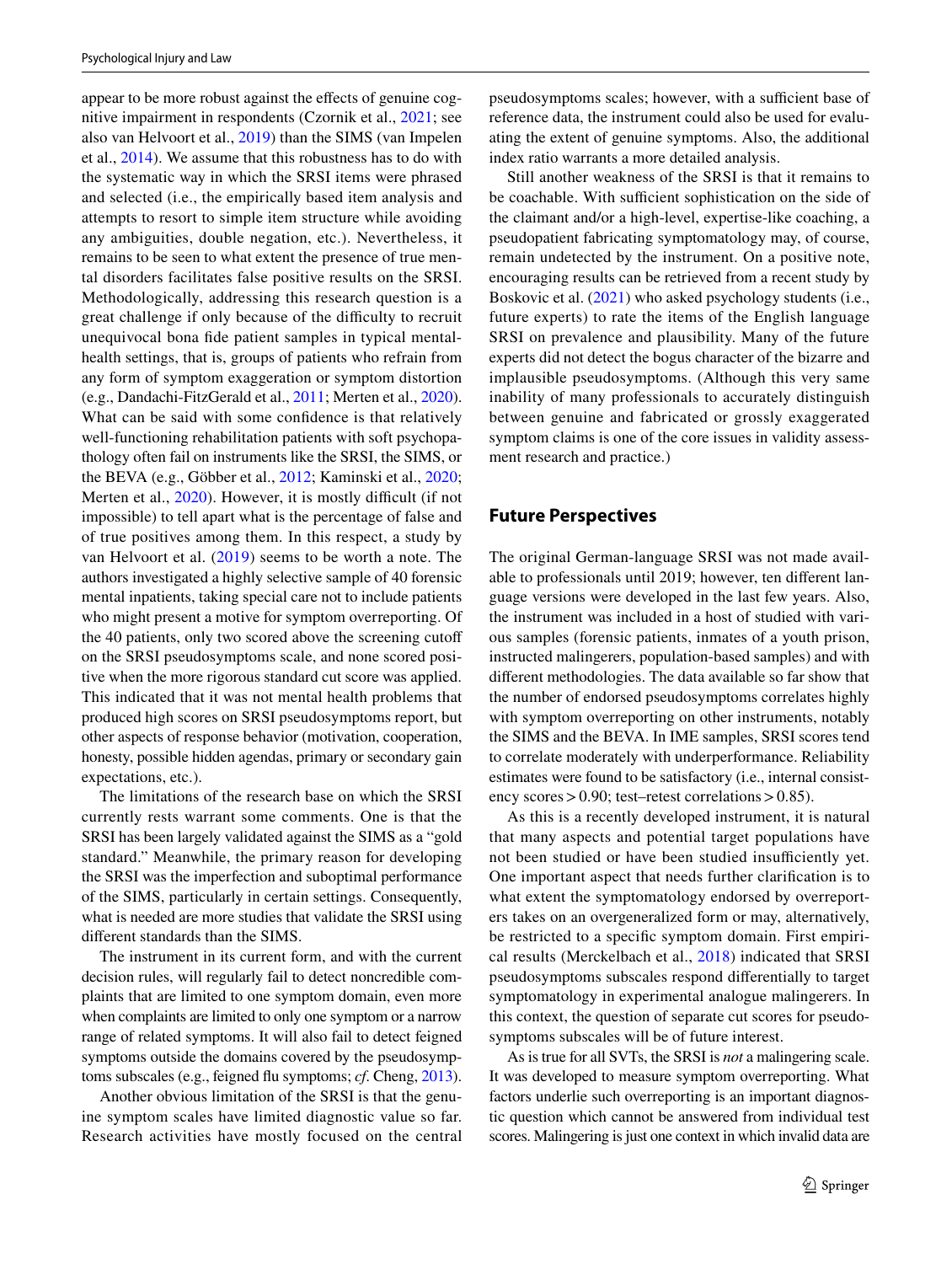produced by claimants or patients who follow a secondary gain agenda (*cf.*, in particular, Sherman et al., [2020](#page-8-31)). The conceptual framework of validity assessment and the consequences of positive validity test results is certainly a topic that will continue to be of interest in the coming years. There are, however, a number of safe and well-established guidelines when using SVTs such as the SRSI. These include that (1) true positive results on SVTs invalidate the patients' symptom report regardless of the underlying factors or causes (whether malingering, factitious disorder, disengagement, frustration, boredom, attention seeking or whatever may have determined signifcant response distortions); (2) positive results on an SVT (fails) cannot be treated

as *fals*e-positive results simply because the patient in question has serious complaints or was tested in a clinical setting with no apparent secondary gain motive; and (3) conversely, negative results on an SVT (passes) are no guarantee of a valid symptom report and should not be interpreted as such.

Future research by independent authors will show whether the SRSI can stand up to expectations and be used as a powerful and highly informative SVT. What is important is that both researchers and practitioners stick to the conditions of use for the instrument; violations may compromise the outcome both at the level of individual decision-making and with respect to the database of the instrument.

Of course, this does not mean that modifcations of item presentation will automatically lead to invalid data. In the 1980s and 1990s, a wealth of research into computerized questionnaire presentation yielded mixed results (e.g., Merten & Ruch, [1996](#page-8-32); Webser & Compeau, [1996](#page-9-6)). This was also the case for measures of positive response bias (e.g., Lautenschlager & Flaherty, [1990](#page-8-33)). However, to the authors' knowledge, no studies about paper–pencil vs. computerized equivalence have been performed so far for SVTs. Future research may also envisage the question of developing a short version of the SRSI and the possibility of embedding a defned set of items into other instruments. Furthermore, frst steps have been envisaged to extend the SRSI by adding a genuine and a noncredible attention defcit/hyperactivity scale. Future studies should also investigate the accuracy of SRSI classifcations when well-defned sets of criteria for malingered symptom presentations are applied (Bianchini et al., [2005](#page-7-16); Sherman et al., [2020\)](#page-8-31).

## **Declarations**

**Conflict of Interest** Harald Merckelbach and Thomas Merten are two of the authors of the Self-Report Symptom Inventory, which is commercially distributed by Hogrefe Publishers, Göttingen, Germany.

# **References**

<span id="page-7-3"></span>Anstey, E. (1966). *Psychological tests.* Nelson.

- <span id="page-7-4"></span>Beaber, R. J., Marston, A. M., Michelli, J., & Mills, M. J. (1985). A brief test for measuring malingering in schizophrenic individuals. *American Journal of Psychiatry, 142*(2), 1478–1481. [https://doi.](https://doi.org/10.1176/ajp.142.12.1478) [org/10.1176/ajp.142.12.1478](https://doi.org/10.1176/ajp.142.12.1478)
- <span id="page-7-10"></span>Beck, A. T., Steer, R. A., & Brown, G. K. (1996). *Beck Depression Inventory-Second Edition*. The Psychological Corporation.
- <span id="page-7-9"></span>Ben Porath, Y. S., & Tellegen, A. (2008). *Minnesota Multiphasic Personality Inventory-2 Restructured Form. MMPI-2-RF.* Manual for administration, scoring, and interpretation. University of Minnesota Press.
- <span id="page-7-16"></span>Bianchini, K. J., Greve, K. W., & Glynn, G. (2005). On the diagnosis of malingered pain-related disability: Lessons from cognitive malingering research. *Spine Journal, 5*(4), 404–417. [https://doi.org/10.](https://doi.org/10.1016/J.SPINEE.2004.11.016) [1016/J.SPINEE.2004.11.016](https://doi.org/10.1016/J.SPINEE.2004.11.016)
- <span id="page-7-5"></span>Boskovic, I., Dibbets, P., Bogaard, G., Hope, L., Jelicic, M., & Orthey, R. (2019). Verify the scene, report the symptoms: Testing the verifability approach and SRSI in the detection of fabricated PTSD claims. *Legal and Criminological Psychology, 24*, 241–257. <https://doi.org/10.1111/lcrp.12149>
- <span id="page-7-15"></span>Boskovic, I., Merten, T., & Merckelbach, H. (2021). How plausible is the implausible? Students' plausibility and prevalence ratings of the Self-Report Symptom Inventory. *Psychological Injury and Law, 14*(2), 127–133. [https://doi.org/10.1007/](https://doi.org/10.1007/s12207-021-09409-x) [s12207-021-09409-x](https://doi.org/10.1007/s12207-021-09409-x)
- <span id="page-7-6"></span>Boskovic, I., Merckelbach, H., Merten, T., Hope, L., & Jelicic, M. (2020). The Self-Report Symptom Inventory as an instrument for detecting over-reporting: An explorative study with instructed simulators. *European Journal of Psychological Assessment, 36*(5), 730–739.<https://doi.org/10.1027/1015-5759/a000547>
- <span id="page-7-0"></span>Bush, S. S., Heilbronner, R. L., & Ruf, R. M. (2014). Psychological assessment of symptom and performance validity, response bias, and malingering: Official position of the Association for Scientifc Advancement in Psychological Injury and Law. *Psychological Injury and Law, 7*(3)*,* 197–205. [https://doi.org/10.1007/](https://doi.org/10.1007/s12207-014-9198-7) [s12207-014-9198-7](https://doi.org/10.1007/s12207-014-9198-7)
- <span id="page-7-12"></span>Butcher, J. N., Graham, J. R., Ben-Porath, Y. S., Tellegen, A., & Dahlstrom, W. G. (1989). *MMPI-2: Minnesota Multiphasic Personality Inventory-2*. University of Minnesota Press.
- <span id="page-7-1"></span>Carone, D. A., & Bush, S. S. (2018). *Validity assessment in rehabilitation psychology and settings*. Oxford University Press.
- <span id="page-7-14"></span>Cheng, M. (2013). *To tell the truth and nothing but the truth: The role of high and low stakes in the decision to malinger*. Master's thesis. Maastricht University, Faculty of Psychology and Neuroscience.
- <span id="page-7-2"></span>Cima, M., Hollnack, S., Kremer, K., Knauer, E., Schellbach-Matties, R., Klein, B., & Merckelbach, H. (2003). "Strukturierter Fragebogen Simulierter Symptome". Die deutsche Version des "Structured Inventory of Malingered Symptomatology: SIMS" [The German version of the Structured Inventory of Malingered Symptomatology]. *Nervenarzt, 74*(11)*,* 977–986. [https://doi.org/10.1007/](https://doi.org/10.1007/s00115-002-1438-5) [s00115-002-1438-5](https://doi.org/10.1007/s00115-002-1438-5)
- <span id="page-7-11"></span>Czornik, M., Merten, T., & Lehrner, J. (2021). Symptom and performance validation in patients with subjective cognitive decline and mild cognitive impairment. *Applied Neuropsychology: Adult, 28*(3), 269–281.<https://doi.org/10.1080/23279095.2019.1628761>
- <span id="page-7-13"></span>Dandachi-FitzGerald, B., Ponds, R. W. H. M., Peters, M. J. V., & Merckelbach, H. (2011). Cognitive underperformance and symptom over-reporting in a mixed psychiatric sample. *The Clinical Neuropsychologist, 25*(5), 812–828. [https://doi.org/10.1080/](https://doi.org/10.1080/13854046.2011.583280) [13854046.2011.583280](https://doi.org/10.1080/13854046.2011.583280)
- <span id="page-7-8"></span>Egeland, J., Anderson, S., Sundseth, O. O., & Schanke, A. K. (2015). Two types of malingering? A confrmatory factor analysis of performance and symptom validity tests. *Applied Neuropsychology: Adult, 22*(3), 215–226.<https://doi.org/10.1080/23279095.2014.910212>
- <span id="page-7-7"></span>Geurten, M., Meulemans, T., & Seron, X. (2018). Detecting overreporting of symptoms: The French version of the Self-Report Symptom Inventory. *The Clinical Neuropsychologist, 32*(Suppl. 1), 164–181. <https://doi.org/10.1080/13854046.2018.1524027>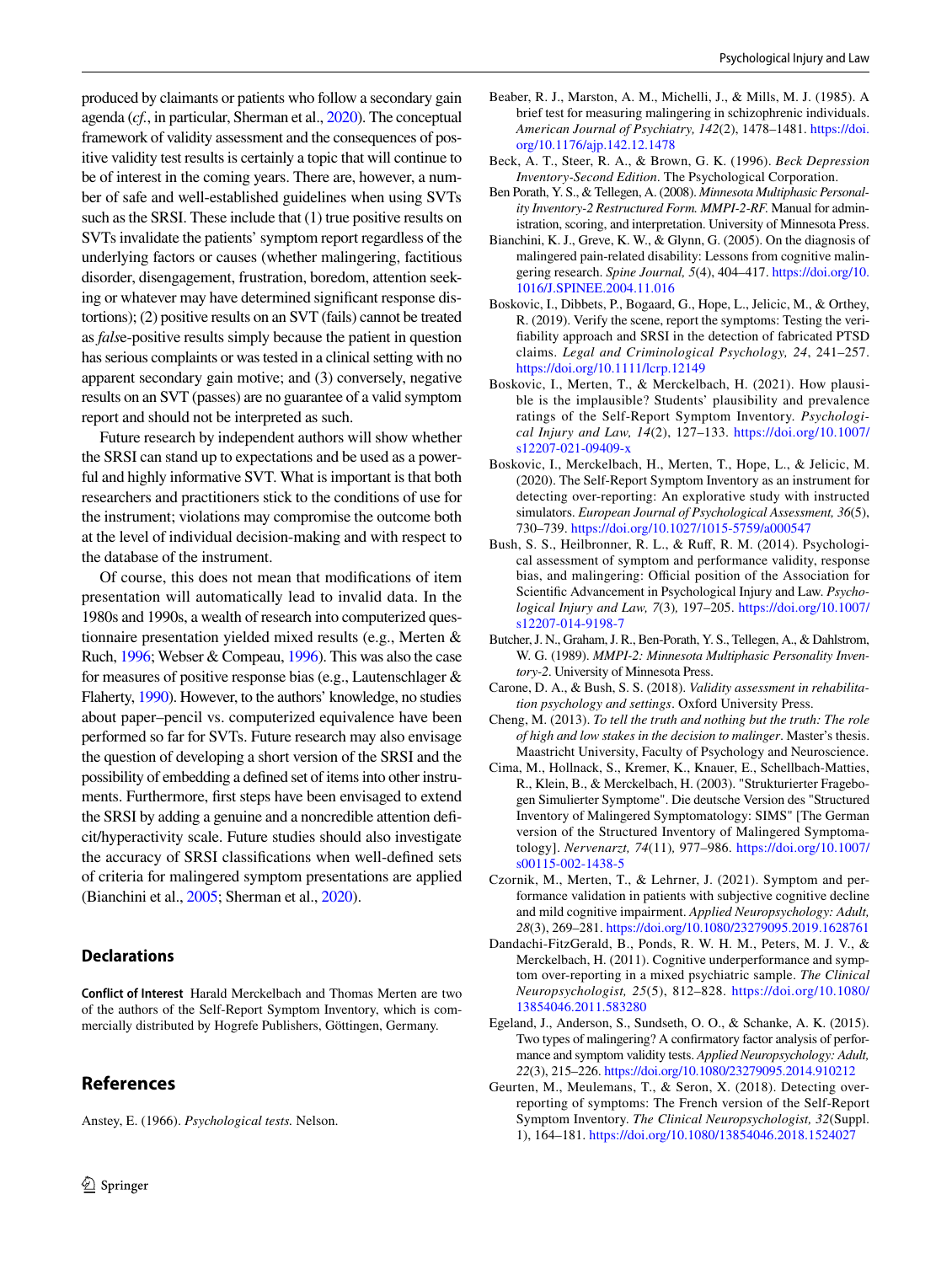- <span id="page-8-14"></span>Giger, P., & Merten, T. (2013). Swiss population-based reference data for six symptom validity tests. *Clínica y Salud, 24*(3), 153–159. [https://doi.org/10.1016/S1130-5274\(13\)70016-1](https://doi.org/10.1016/S1130-5274(13)70016-1)
- <span id="page-8-12"></span>Giger, P., & Merten, T. (2019). Equivalence of the German and the French versions of the Self-Report Symptom Inventory. *Swiss Journal of Psychology, 78*(1), 5–13. [https://doi.org/10.1024/](https://doi.org/10.1024/1421-0185/a000218) [1421-0185/a000218](https://doi.org/10.1024/1421-0185/a000218)
- <span id="page-8-29"></span>Göbber, J., Petermann, F., Piegza, M., & Kobelt, A. (2012). Beschwerdevalidierung bei Rehabilitanden mit Migrationshintergrund in der Psychosomatik [Symptom validation in patients with migration background in psychosomatic medicine]. *Rehabilitation, 51*(5), 356–364.<https://doi.org/10.1055/s-0032-1323669>
- <span id="page-8-17"></span>Green, P. (2003). *Green's Word Memory Test.* User's Manual. Green's Publishing.
- <span id="page-8-6"></span>Helmstadter, G. C. (1966). *Principles of psychological measurement.* Methuen & Co.
- <span id="page-8-23"></span>Kaminski, A., Merten, T., & Kobelt-Pönicke, A. (2020). Der Vergleich von drei Beschwerdenvalidierungstests in der stationären psychosomatischen Rehabilitation [Comparison of three symptom validity tests in a sample of psychosomatic inpatients]. *Zeitschrift für Psychiatrie, Psychologie und Psychotherapie, 68*(2), 96–105. <https://doi.org/10.1024/1661-4747/a000408>
- <span id="page-8-33"></span>Lautenschlager, G. J., & Flaherty, V. L. (1990). Computer administration of questions: More desirable or more social desirability? *Journal of Applied Psychology, 75*(3), 310–314. [https://doi.org/](https://doi.org/10.1037/0021-9010.75.3.310) [10.1037/0021-9010.75.3.310](https://doi.org/10.1037/0021-9010.75.3.310)
- <span id="page-8-7"></span>Lees-Haley, P. R., English, L. T., & Glenn, W. J. (1991). A Fake Bad Scale on the MMPI-2 for personal injury claimants. *Psychological Reports, 68*(1), 208–210.<https://doi.org/10.2466/pr0.1991.68.1.203>
- <span id="page-8-9"></span>Lilienfeld, S. O., Thames, A. D., & Watts, A. L. (2013). Symptom validity testing: Unresolved questions, future directions. *Journal of Experimental Psychopathology*, *4*(1), 78–87. [https://doi.org/](https://doi.org/10.5127/jep.028312) [10.5127/jep.028312](https://doi.org/10.5127/jep.028312)
- <span id="page-8-1"></span>McWhirter, L., Ritchie, C. W., Stone, J., & Carson, A. (2020). Performance validity test failure in clinical populations – A systematic review. *Journal of Neurology Neurosurgery Psychiatry, 91*(9), 945–952.<https://doi.org/10.1136/jnnp-2020-323776>
- <span id="page-8-30"></span>Merckelbach, H., Merten, T., Dandachi-FitzGerald, B., & Boskovic, I. (2018). De Self-Report Symptom Inventory (SRSI): En instrument voor klachtenoverdrijving [The Self-Report Symptom Inventory (SRSI): An instrument to measure symptom overreporting]. *De Psycholoog, 53*(3), 32–40.
- <span id="page-8-5"></span>Merten, T. (2006). An analysis of the VOSP Silhouettes test with neurological patients. *Psychology Science, 48*(4), 451–462.
- <span id="page-8-3"></span>Merten, T., Friedel, E., & Stevens, A. (2007). Die Authentizität der Beschwerdenschilderung in der neurologisch-psychiatrischen Begutachtung: Eine Untersuchung mit dem Strukturierten Fragebogen Simulierter Symptome [Authenticity of symptom report in independent neurological and psychiatric examinations: A study with the Structured Inventory of Malingered Symptomatology]. *Praxis der Rechtspsychologie, 17*(1), 140–154.
- <span id="page-8-2"></span>Merten, T., Giger, P., Merckelbach, H., & Stevens, A. (2019). *Self-Report Symptom Inventory (SRSI) – deutsche Version. Manual* [German version of the Self-Report Symptom Inventory. Manual]. Hogrefe.
- <span id="page-8-22"></span>Merten, T., Kaminski, A., & Pfeifer, W. (2020). Prevalence of overreporting on symptom validity tests in a large sample of psychosomatic rehabilitation inpatients. *The Clinical Neuropsychologist, 34*(5), 1004–1024.<https://doi.org/10.1080/13854046.2019.1694073>
- <span id="page-8-26"></span>Merten, T., Lorenz, R., & Schlatow, S. (2010). Posttraumatic stress disorder can easily be faked, but faking can be detected in most cases. *German Journal of Psychiatry, 13*(3), 140–149.
- <span id="page-8-8"></span>Merten, T., Merckelbach, H., Giger, P., & Stevens, A. (2016). The Self-Report Symptom Inventory (SRSI): A new instrument for the assessment of distorted symptom endorsement. *Psychological Injury and Law, 9*(2), 102–111. [https://doi.org/10.1007/](https://doi.org/10.1007/s12207-016-9257-3) [s12207-016-9257-3](https://doi.org/10.1007/s12207-016-9257-3)
- <span id="page-8-32"></span>Merten, T., & Ruch, W. (1996). A comparison of computerized and conventional administration of the German versions of the Eysenck Personality Questionnaire and the Carroll Rating Scale for Depression. *Personality and Individual Diferences, 20*(3), 281–291. [https://doi.org/10.1016/0191-8869\(95\)00185-9](https://doi.org/10.1016/0191-8869(95)00185-9)
- <span id="page-8-28"></span>Millon, T. (1987). *Manual for the Millon Clinical Multitaxial Inventory–II (MCMI-II)* (2nd ed.). National Computer Systems.
- <span id="page-8-27"></span>Morey, L. C. (2007). *The Personality Assessment Inventory professional manual* (2nd ed.). Psychological Assessment Resources.
- <span id="page-8-10"></span>Nijdam-Jones, A., & Rosenfeld, B. (2017). Cross-cultural feigning assessment: A systematic review of feigning instruments used with linguistically, ethnically, and culturally diverse samples. *Psychological Assessment, 29*(11), 131–1336. [https://doi.org/10.](https://doi.org/10.1037/pas0000438) [1037/pas0000438](https://doi.org/10.1037/pas0000438)
- <span id="page-8-18"></span>Ord, A. S., Shura, R. D., Sansone, A. R., Martindale, S. L., Taber, K. H., & Rowland, J. A. (2021). Performance validity and symptom validity tests: Are they measuring diferent constructs? *Neuropsychology, 35*(3), 241–251.<https://doi.org/10.1037/neu0000722>
- <span id="page-8-13"></span>Pienkohs, S. (2021). Equivalence of the Dutch and German Self-Report Symptom Inventory. Unpublished master thesis. Maastricht University.
- <span id="page-8-25"></span>Plomin, R. (1986). *Development, genetics, and psychology*. Lawrence Erlbaum.
- <span id="page-8-20"></span>Reece, V. J. (2017). Validation of the symptoms of Post-concussion Syndrome Questionnaire as a self-report symptom validity test: A simulation study. Doctoral dissertation, Stafordshire and Keele Universities, UK. [https://eprints.stafs.ac.uk/4469/](https://eprints.staffs.ac.uk/4469/)
- <span id="page-8-15"></span>Schmand, B., & Lindeboom, J. (2005). *Amsterdam Short-Term Memory Test. Amsterdamer Kurzzeitgedächtnistest.* Manual, Handanweisung. PITS.
- <span id="page-8-16"></span>Schretlen, D., Wilkins, S., van Gorp, W., & Bobholz, J. (1992). Crossvalidation of a psychological test battery to detect faked insanity. *Psychological Assessment, 4*(1), 77–83. [https://doi.org/10.1037/](https://doi.org/10.1037/1040-3590.4.1.77) [1040-3590.4.1.77](https://doi.org/10.1037/1040-3590.4.1.77)
- <span id="page-8-31"></span>Sherman, E. M. S., Slick, D. J., & Iverson, G. L. (2020). Multidimensional malingering criteria for neuropsychological assessment: A 20-year update of the malingered neuropsychological dysfunction criteria. *Archives of Clinical Neuropsychology, 35*(6), 735–764. <https://doi.org/10.1093/arclin/acaa019>
- <span id="page-8-4"></span>Smith, G. P., & Burger, G. K. (1997). Detection of malingering: Validation of the Structured Inventory of Malingered Symptomatology (SIMS). *Journal of the American Academy on Psychiatry and Law, 25*(2), 180–183.
- <span id="page-8-24"></span>Stevens, A., Schmidt, D., & Hautzinger, M. (2018). Major depression – A study on the validity of clinicians' diagnoses in medicolegal assessment. *The Journal of Forensic Psychiatry & Psychology, 29*(5), 794–809.<https://doi.org/10.1080/14789949.2018.1477974>
- <span id="page-8-0"></span>Sweet, J. J., Heilbronnner, R. L., Morgan, J. E., Larrabee, G. J., Rohling, M. L., Boone, K. B., Kirkwood, M. W., Schroeder, R. W., Suhr, J. A., & Conference Participants. (2021). American Academy of Clinical Neuropsychology (AACN) 2021 consensus statement on validity assessment: Update of the 2009 AACN consensus conference statement on neuropsychological assessment of effort, response bias, and malingering. The Clinical Neuropsy*chologist,* 35(6), 1053-1106. [https://doi.org/10.1080/13854046.](https://doi.org/10.1080/13854046.2021.1896036) [2021.1896036](https://doi.org/10.1080/13854046.2021.1896036)
- <span id="page-8-21"></span>Tombaugh, T. N. (1996). *Test of Memory Malingering (TOMM).* Multi-Health Systems.
- <span id="page-8-11"></span>van der Heide, D., Boskovic, I., & Merckelbach, H. (2017). Standard symptom inventories for asylum seekers in a psychiatric hospital: Limited utility due to poor symptom validity. *Psychological Injury and Law, 10*(4), 358–367. [https://doi.org/10.1007/](https://doi.org/10.1007/s12207-017-9302-x) [s12207-017-9302-x](https://doi.org/10.1007/s12207-017-9302-x)
- <span id="page-8-19"></span>van Dyke, S. A., Millis, S. R., Axelrod, B. N., & Hanks, R. A. (2013). Assessing effort: Differentiating performance and symptom